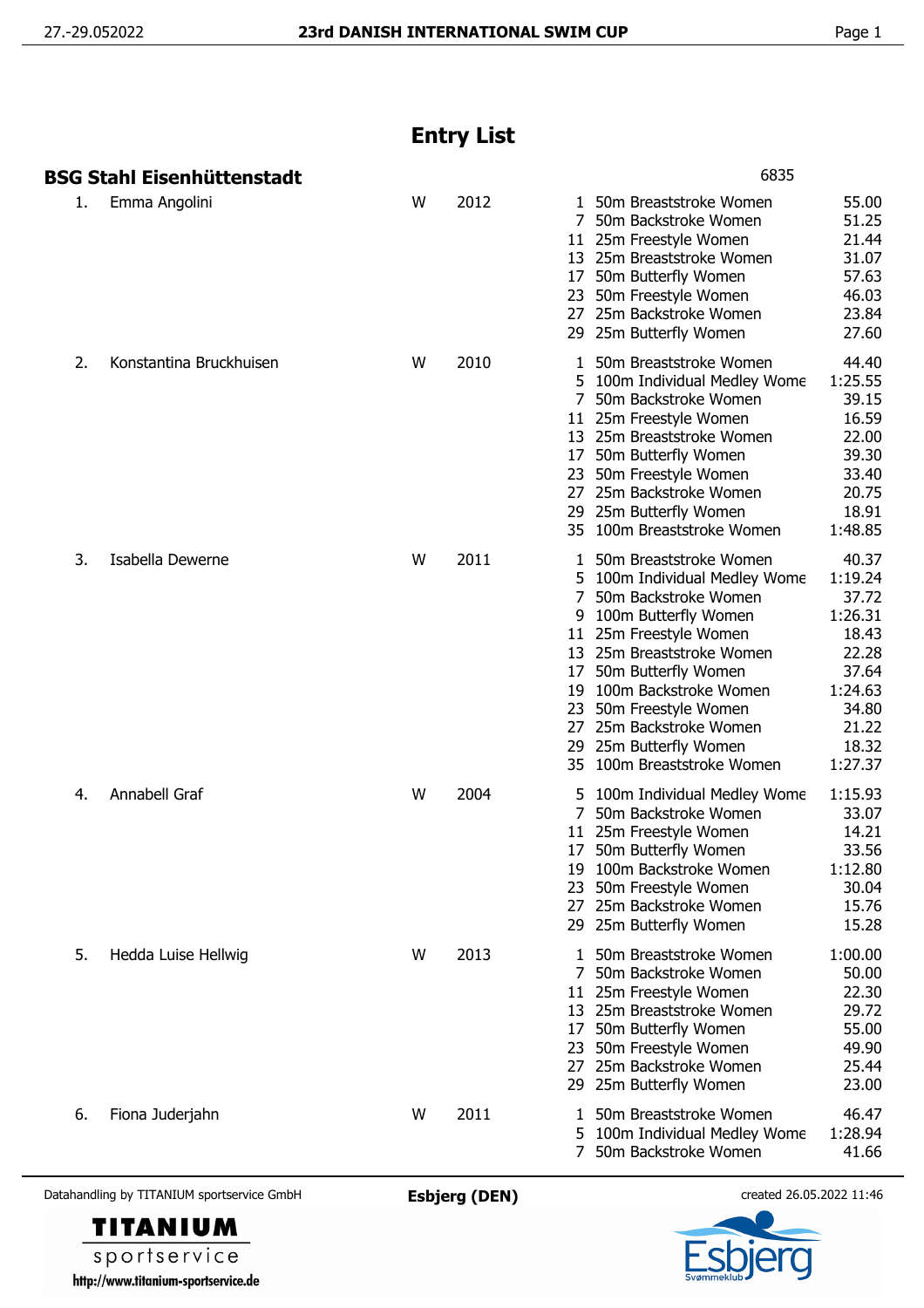|     | <b>BSG Stahl Eisenhüttenstadt</b> |   |      | 6835                                                                                                                                                                                                                                                                                                                                                                                                                           |
|-----|-----------------------------------|---|------|--------------------------------------------------------------------------------------------------------------------------------------------------------------------------------------------------------------------------------------------------------------------------------------------------------------------------------------------------------------------------------------------------------------------------------|
| 6.  | Fiona Juderjahn                   | W | 2011 | 18.60<br>11 25m Freestyle Women<br>25.66<br>13<br>25m Breaststroke Women<br>38.17<br>50m Butterfly Women<br>17<br>35.15<br>50m Freestyle Women<br>23<br>23.54<br>25m Backstroke Women<br>27<br>20.70<br>25m Butterfly Women<br>29<br>1:20.03<br>31 100m Freestyle Women                                                                                                                                                        |
| 7.  | Nela Kempe                        | W | 2011 | 54.93<br>50m Breaststroke Women<br>1<br>7<br>50m Backstroke Women<br>45.01<br>17.00<br>25m Freestyle Women<br>11<br>25.00<br>25m Breaststroke Women<br>13<br>50.09<br>50m Butterfly Women<br>17<br>39.26<br>50m Freestyle Women<br>23<br>19.00<br>25m Backstroke Women<br>27<br>19.00<br>25m Butterfly Women<br>29<br>1:32.93<br>31 100m Freestyle Women                                                                       |
| 8.  | <b>Ivy Strese</b>                 | W | 2012 | 1:08.24<br>50m Breaststroke Women<br>1<br>56.94<br>50m Backstroke Women<br>7<br>20.00<br>25m Freestyle Women<br>11<br>25.00<br>13 25m Breaststroke Women<br>48.05<br>50m Freestyle Women<br>23<br>25m Backstroke Women<br>22.00<br>27<br>25.00<br>29 25m Butterfly Women                                                                                                                                                       |
| 9.  | Erwin Benke                       | М | 2011 | 50m Breaststroke Men<br>45.79<br>2<br>1:29.08<br>6<br>100m Individual Medley Men<br>37.66<br>8<br>50m Backstroke Men<br>19.53<br>25m Freestyle Men<br>12<br>30.51<br>14 25m Breaststroke Men<br>41.30<br>50m Butterfly Men<br>18<br>32.52<br>50m Freestyle Men<br>24<br>22.21<br>25m Backstroke Men<br>28<br>25m Butterfly Men<br>27.56<br>30<br>100m Freestyle Men<br>1:15.99<br>32<br>1:39.78<br>36<br>100m Breaststroke Men |
| 10. | Ande Bührig                       | М | 2010 | 2:37.02<br>200m Freestyle Men<br>4<br>100m Individual Medley Men<br>1:21.65<br>6<br>37.56<br>50m Backstroke Men<br>8<br>12 25m Freestyle Men<br>17.37<br>25m Breaststroke Men<br>23.41<br>14<br>37.50<br>50m Butterfly Men<br>18<br>1:19.87<br>100m Backstroke Men<br>20<br>31.16<br>50m Freestyle Men<br>24<br>20.07<br>25m Backstroke Men<br>28<br>30 25m Butterfly Men<br>19.78<br>1:12.66<br>32 100m Freestyle Men         |
| 11. | Ole Einar Bührig                  | М | 2006 | 1:19.86<br>100m Individual Medley Men<br>6<br>50m Backstroke Men<br>37.06<br>8<br>25m Freestyle Men<br>15.81<br>12<br>1:22.87<br>20<br>100m Backstroke Men<br>50m Freestyle Men<br>30.88<br>24<br>1:11.22<br>100m Freestyle Men<br>32                                                                                                                                                                                          |
| 12. | Matteo Christian Dewerne          | M | 2013 | 1:45.00<br>100m Individual Medley Men<br>6<br>50m Backstroke Men<br>46.91<br>8                                                                                                                                                                                                                                                                                                                                                 |

Datahandling by TITANIUM sportservice GmbH **Esbjerg (DEN)** created 26.05.2022 11:46

**TITANIUM** sportservice http://www.titanium-sportservice.de